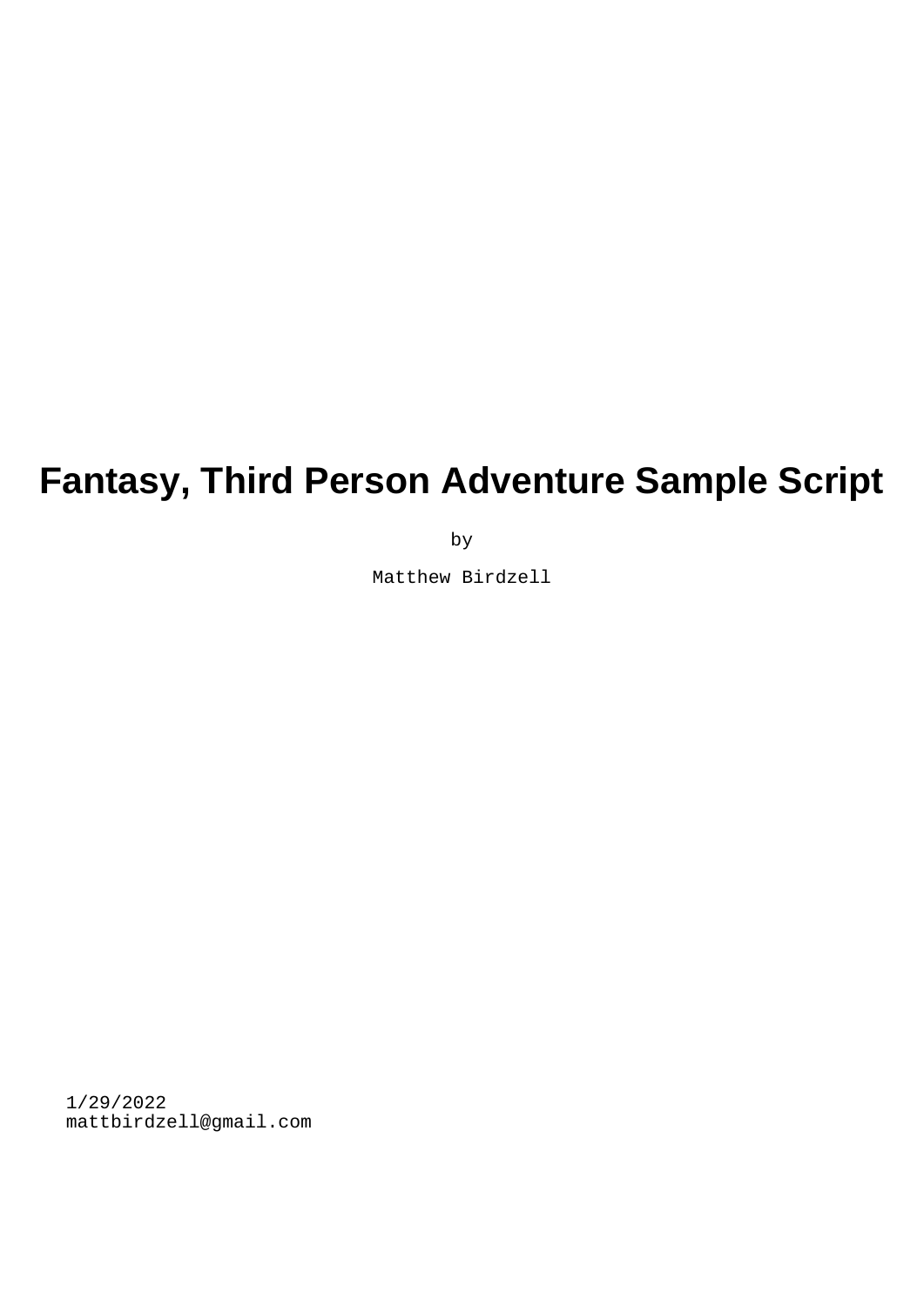Summary: This takes place in the first third of a third-person fantasy adventure game, where two characers are running from enemies who want a map they carry. It leads them to an important person that gives them a way to revitalize their farm.

 $M \cap f \subset$ 

Player-character is Rodney. Companion character is Alisha, his twin sister.

EXT. A WIDE DIRT ROAD NEAR A MEADOW. EARLY AFTERNOON.

A boy walks briskly on a wide dirt path with his sister. RODNEY (15) is a realist, in a good way, as well as observant. He still glances backwards every so often. ALISHA, his twin sister, is motivated and just as concerned. She doesn't trust the path on the map, even when her mother and father do.

Cloth backpack straps slide on their shoulders. Each takes long strides to the point of jogging. The road takes a turn near a tall forest, unknown to them. She outpaces him to the roads downward edge on their way to the forest.

ALISHA huffs and puffs. Her light brown shirt has a couple dirt sploches and sweat. Rodney, breathes heavily, and just about stumbles over, as him and her enter the tree line.

> ALISHA It's been two days and we still have not found this house. Those people following us... I don't hear

> > RODNEY

them anymore.

They're not going to make noise from a distance. "Oh look, here we are!"

RODNEY slows to a walk before leans against a tree.

RODNEY

Just - lets hold on a minute. Been walking - almost running - nonstop and mom's map hasn't lead us anywhere useful yet.

Out of habit, he looks back up at the decline. Alisha wipes sweat from her forehead.

ALISHA

(frowning) Huh? We are in a magical forest, as the map shows, possibly out of reach of those bad guys, breathing, and with the most important job we've had in months that isn't at home.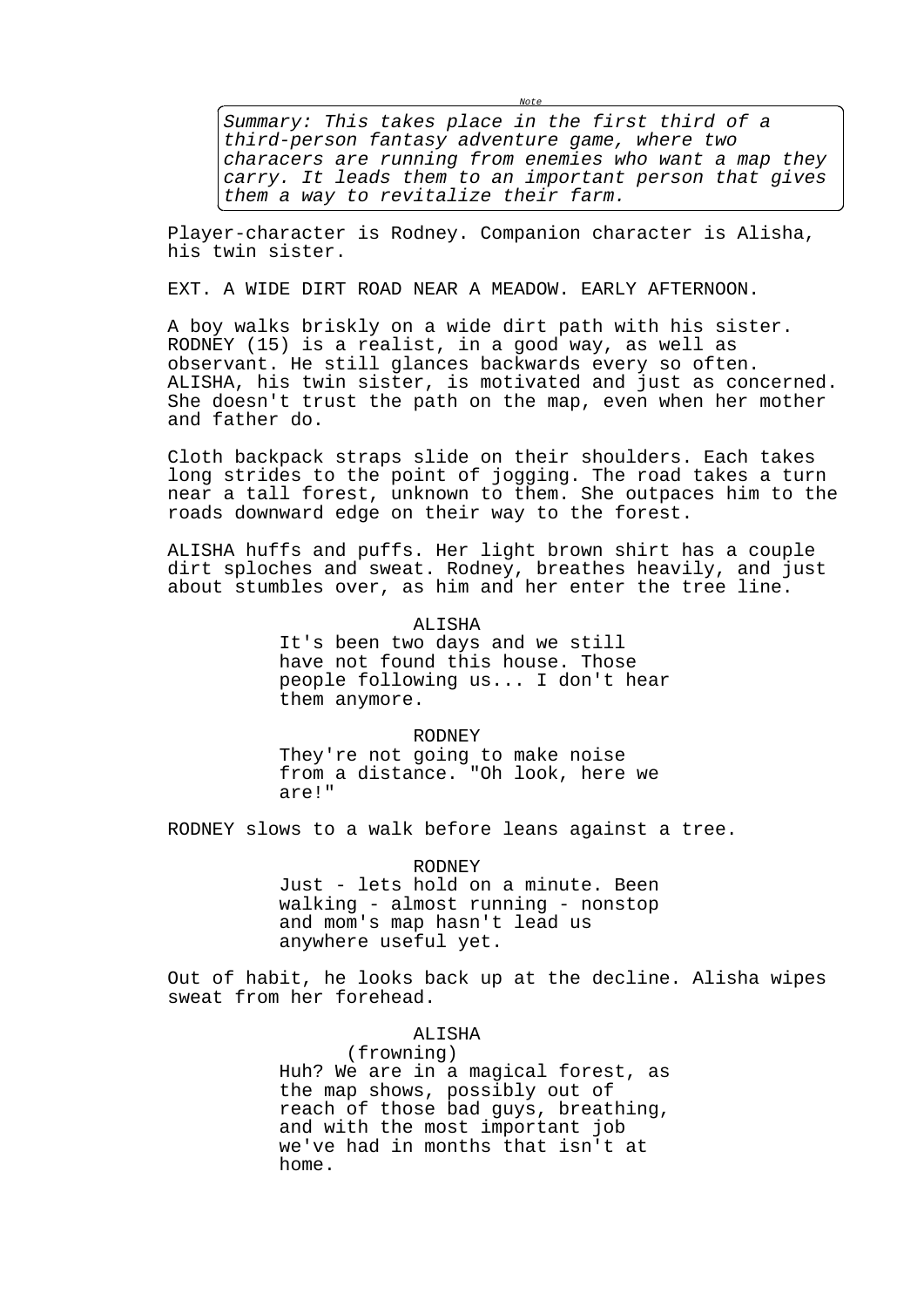### RODNEY

And it's FOR home. So you think we're doing okay. We don't know if these trees protect people. Would be good if we learn that they do.

He pulls their mom's parchment map from his backpack.

## RODNEY Where's the house we need to find? Haven't seen it anywhere at all, and according to this, it's supposed to be here, in a forest with no name.

#### ALISHA

Has to be. You know mother told us it is reliable before she went to Risis to sell our only harvest and some cloth. And no, it has not lead us anywhere useful yet, and it probably has a name, but mother does not know it.

He takes in the new surroundings.

RODNEY (catching his breath) At least no one sees us for right now.

#### ALISHA

Ah, optimism.

Game gives control to the player with Alisha next to him. A button prompt appears. The player presses and Rodney opens the map. It spills over his and her hands.

He points northeast.

RODNE Mhm. Keep going that way. Just what I thought.

The map UI flickers another spot for the player to move the to: another open area of the forest that extends to a harbor. Alisha points.

> ALISHA Fantastic. What about there? Poisonous bushes around that area. Maybe protecting it.

> > CINEMATIC SHIFTS TO GAMEPLAY.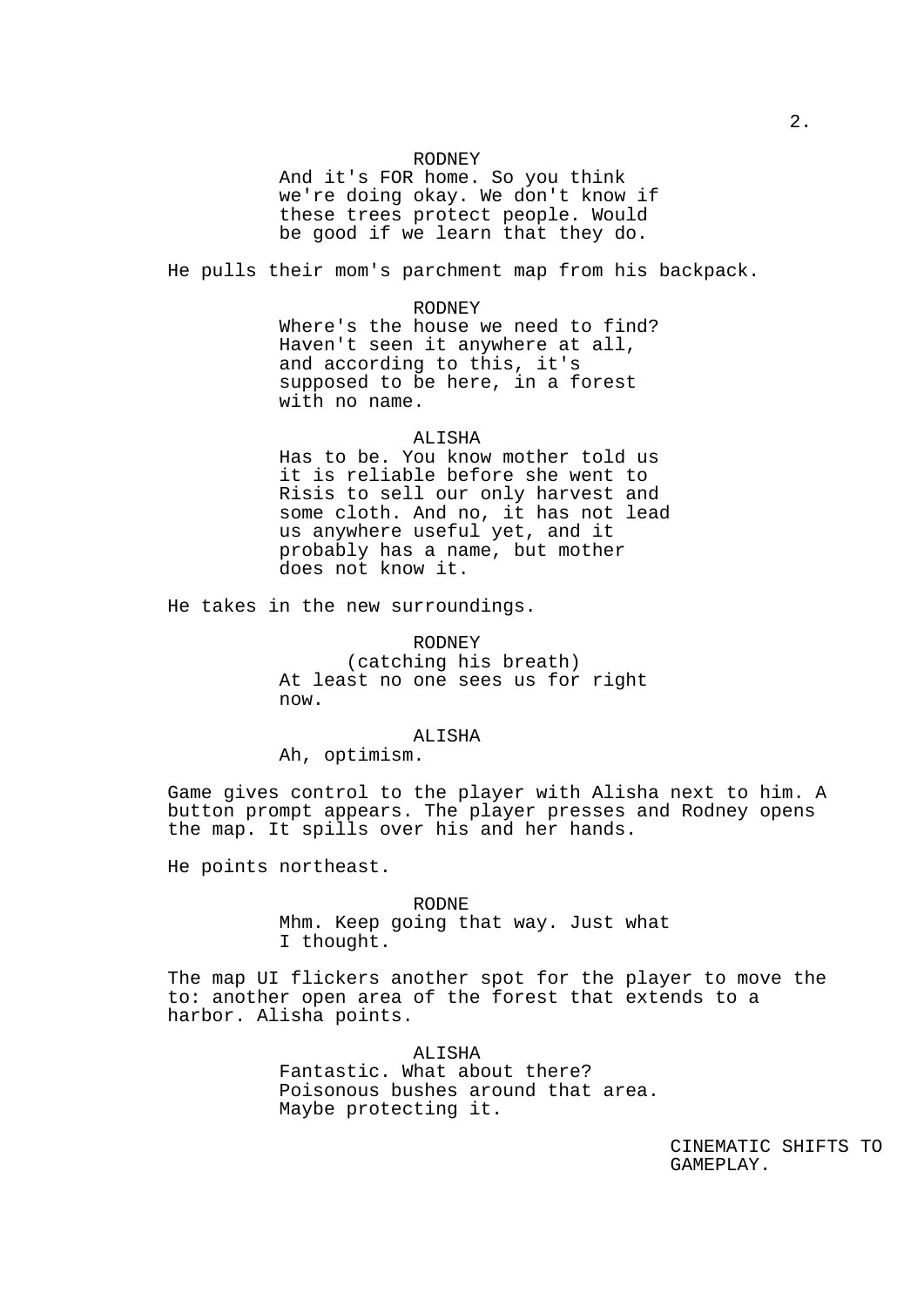RODNEY

Lets stick to the trail.  $M \cap f \neq$ 

Summary: Rodney and Alisha can walk or run along the wider area of the trail. A dirt path sprinkled with leaves and tiny branches indicates the central walking line. Various colors of flowers for health, stamina, strength, etc, can be picked.

> ALISHA [sighs]

Fine.

GAMEPLAY RETURNS TO CINEMATIC.

ALISHA

(exasperated) But - what if we don't find it there?

He doesn't answer. Rodney resumes walking into the forest, giving her a "Really?" look.

ALISHA

[sighs]

EXT. FOREST. LATER THAT DAY.

RODNEY starts tearing through the trees.

RODNEY [shouting] I see it!

He weaves between them, through dips in the ground, around logs, avoiding poisonous bushes marked on the map. ALISHA squints past his sprinting.

#### ALISHA

No way.

Portions of brown stone somewhere ahead. An angled grey wall of mountain is near it.

Her face lights up. She takes off, almost tripping on a small log. Barely keeps her footing over a patch of mud.

EXT: THE HOUSE.

ALISHA gazes in awe and sets her hands on her hips. She breaths heavily, staggering a moment. RODNEY walks along the front of a grand stone house. Almost a castle; just missing turrets. Somehow at the edge of a harbor that looked long out of use.